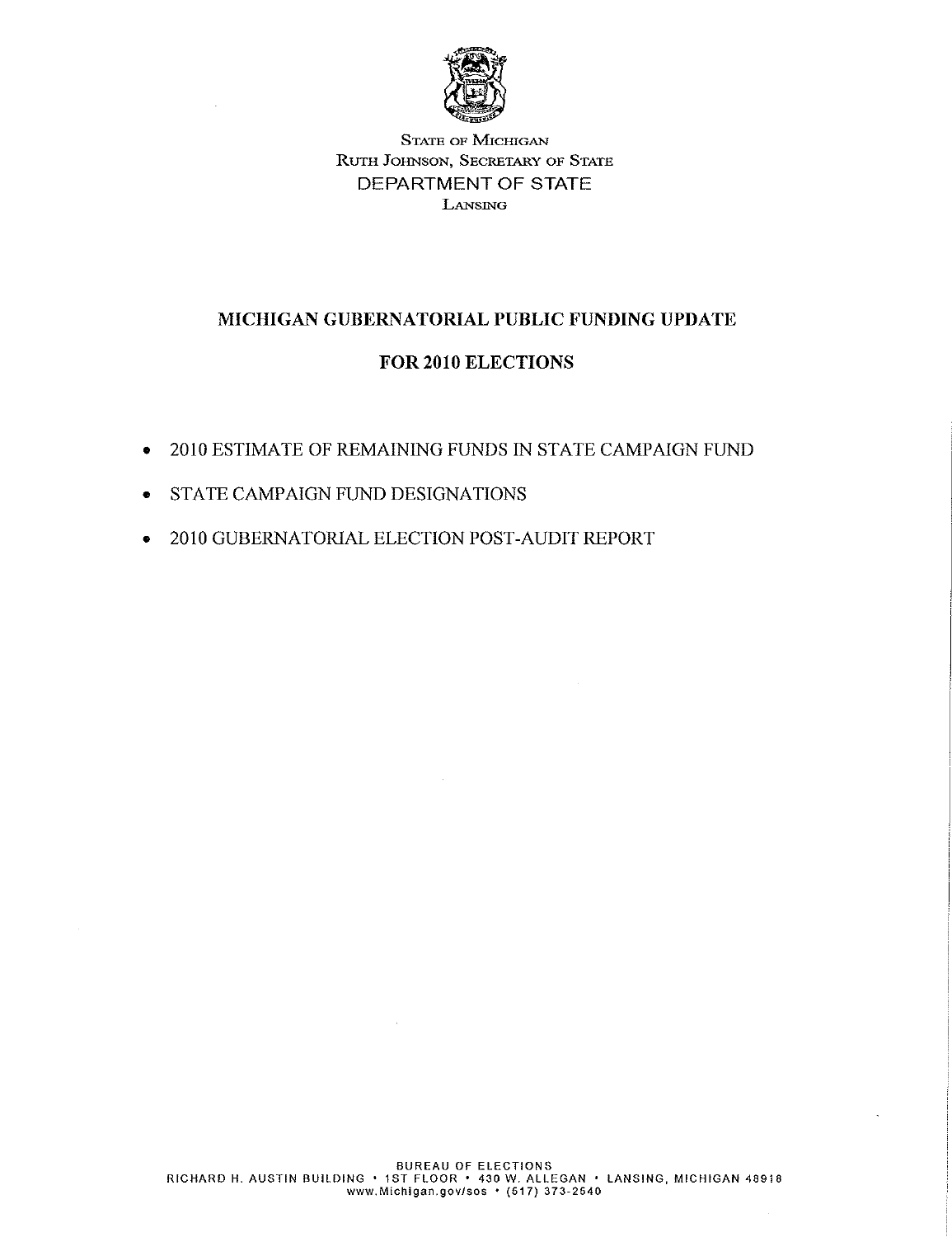

## STATE OF MICHIGAN RUTH JOHNSON, SECRETARY OF STATE DEPARTMENT OF STATE LANSING

## ESTIMATE OF STATE CAMPAIGN FUND BALANCE

| Beginning Balance Jan 1, 2007                        |                                         | \$7,254,261.68   |
|------------------------------------------------------|-----------------------------------------|------------------|
| Transfer of Funds - Sep 28, 2007 Senate Bill 655     |                                         | \$(7,200,000.00) |
| Balance after Transfer of Funds                      |                                         | \$<br>54,261.68  |
| Possible Adjustment to balance to Treasury           |                                         | \$<br>381.32     |
|                                                      |                                         | \$<br>54,643.00  |
| MI 1040 State Campaign Fund Checkoff                 |                                         |                  |
| 2006 TY Checkoff - 406,646                           | \$1,219,938.00                          |                  |
| 2007 TY Checkoff - 399,482                           | \$1,198,446.00                          |                  |
| 2008 TY Checkoff Estimate 366,981 - Treasury Dept    | \$1,100,943.00                          |                  |
| 2009 TX Checkoff Estimate 347,800 - Treasury Dept    | \$1,043,400.00                          |                  |
| Total MI 1040 State Campaign Fund Checkoff           | \$4,562,727.00                          | \$4,562,727.00   |
| Balance available for 2010 Public Funding Candidates |                                         | \$4,617,370.00   |
| Set-aside for general election candidates            |                                         |                  |
|                                                      | \$                                      |                  |
| General set-aside for Major Party candidates         | (2,250,000.00)                          |                  |
| General set-aside for Minor Party candidates         | \$ (250,000.00)                         |                  |
| Total set-aside for General Election                 | $$(2,500,000.00) \quad $(2,500,000.00)$ |                  |
|                                                      |                                         |                  |
|                                                      |                                         |                  |

Total available for 2010 Primary Public Funding Candidates

\$ 2,117,370.00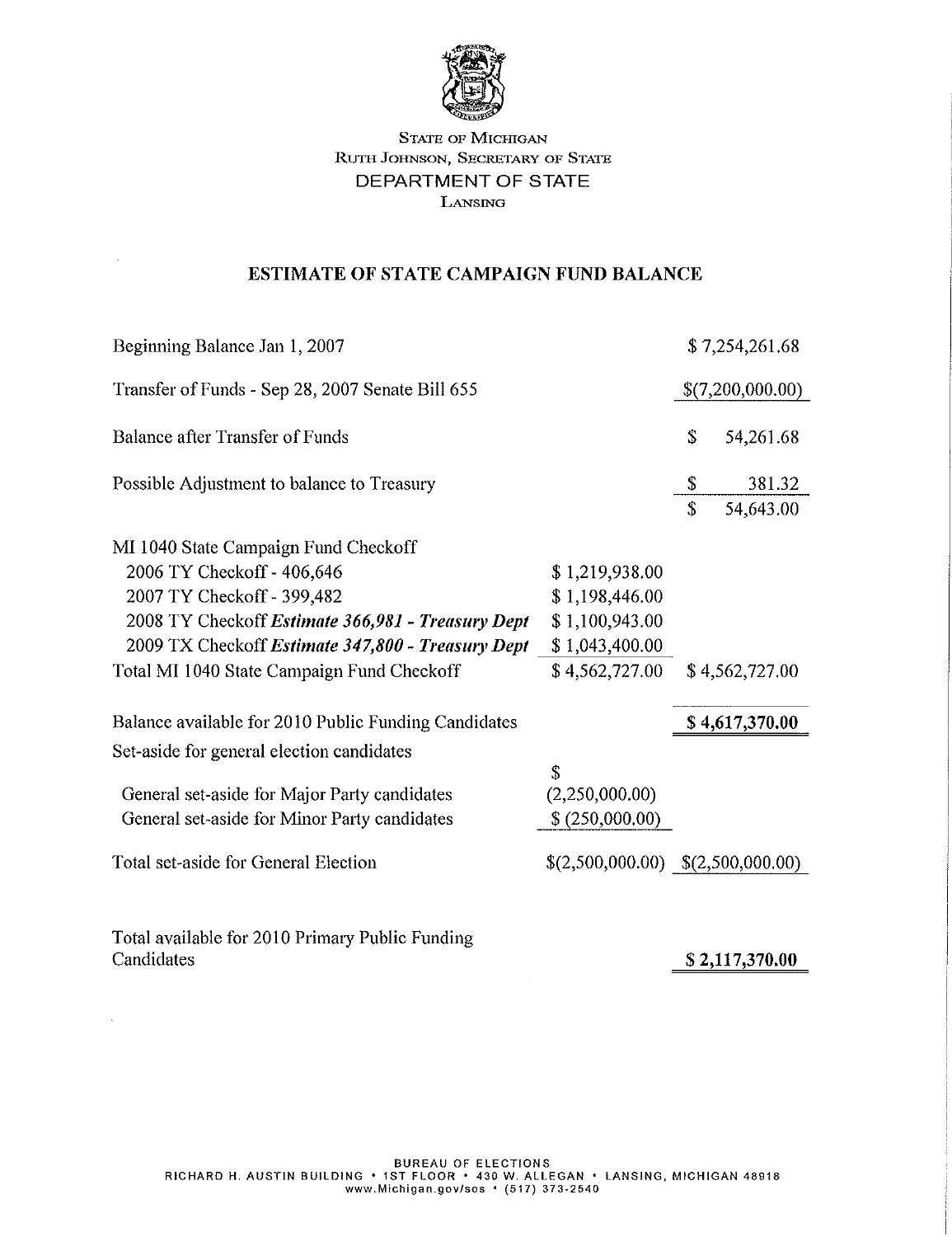# **STATE CAMPAIGN FUND (SCF) DESIGNATIONS**

| <b>TAX YEAR</b> | <b>NUMBER OF</b><br><b>DESIGNATIONS</b> | <b>\$ AMOUNT OF</b><br><b>DESIGNATIONS</b> | <b>POTENTIAL</b><br><b>DESIGNATIONS</b> | PERCENT OF<br><b>DESIGNATIONS</b> | PERCENT CHANGE<br><b>IN DESIGNATIONS</b> |
|-----------------|-----------------------------------------|--------------------------------------------|-----------------------------------------|-----------------------------------|------------------------------------------|
| 1976            | 1,303,780                               | \$2,607,560.00                             | 4,996,671                               | 26.1%                             |                                          |
| 1977            | 1,460,000                               | \$2,920,000.00                             | 5,153,000                               | 28.3%                             | 12.0%                                    |
| 1978            | 1,427,200                               | \$2,854,400.00                             | 5,280,900                               | 27.0%                             | $-2.2%$                                  |
| 1979            | 1,422,100                               | \$2,844,200.00                             | 5,331,900                               | 26.7%                             | $-0.4%$                                  |
| 1980            | 1,357,600                               | \$2,715,200.00                             | 5,158,300                               | 26.3%                             | $-4.5%$                                  |
| 1981            | 1,273,300                               | \$2,546,600.00                             | 5,108,800                               | 24.9%                             | $-6.2%$                                  |
| 1982            | 1,042,300                               | \$2,084,600.00                             | 4,984,000                               | 20.9%                             | $-18.1%$                                 |
| 1983            | 952,400                                 | \$1,904,800.00                             | 4,977,900                               | 19.1%                             | $-8.6%$                                  |
| 1984            | 899,000                                 | \$1,798,000.00                             | 5,051,800                               | 17.8%                             | $-5.6%$                                  |
| 1985            | 918,500                                 | \$1,837,000.00                             | 5,309,400                               | 17.3%                             | 2.2%                                     |
| 1986            | 887,800                                 | \$1,775,600.00                             | 5,607,200                               | 15.8%                             | $-3.3%$                                  |
| 1987            | 787,600                                 | \$1,575,200.00                             | 5,611,400                               | 14.0%                             | $-11.3%$                                 |
| 1988            | 779,000                                 | \$1,558,000.00                             | 5,752,400                               | 13.5%                             | $-1.1%$                                  |
| 1989            | 767,300                                 | \$1,534,600.00                             | 5,850,400                               | 13.1%                             | $-1.5%$                                  |
| 1990            | 741,903                                 | \$1,483,805.00                             | 5,885,600                               | 12.6%                             | $-3.3%$                                  |
| 1991            | 653,000                                 | \$1,306,000.00                             | 5,900,500                               | 11.1%                             | $-12.0%$                                 |
| 1992            | 593,000                                 | \$1,186,000.00                             | 5,839,000                               | 10.2%                             | $-9.2%$                                  |
| 1993            | 491,925                                 | \$1,475,776.00                             | 5,947,188                               | 8.3%                              | $-17.0%$                                 |
| 1994            | 474,209                                 | \$1,422,627.00                             | 5,951,463                               | 8.0%                              | $-3.6%$                                  |
| 1995            | 439,365                                 | \$1,318,094.00                             | 6,045,990                               | 7.3%                              | $-7.3%$                                  |
| 1996            | 460,818                                 | \$1,382,453.00                             | 6,090,436                               | 7.6%                              | 4.9%                                     |
| 1997            | 469,054                                 | \$1,407,162.00                             | 6,174,786                               | 7.6%                              | 1.8%                                     |
| 1998            | 429,632                                 | \$1,288,896.00                             | 6,173,247                               | 7.0%                              | $-8.4%$                                  |
| 1999            | 393,111                                 | \$1,179,333.00                             | 6,254,269                               | 6.3%                              | $-8.5%$                                  |
| 2000            | 496,840                                 | \$1,490,520.00                             | 6,375,158                               | 7.8%                              | 26.4%                                    |
| 2001            | 534,955                                 | \$1,604,865.00                             | 6,272,307                               | 8.5%                              | 7.7%                                     |
| 2002            | 506,120                                 | \$1,518,360.00                             | 6,230,563                               | 8.12%                             | $-5.4%$                                  |
| 2003            | 492,625                                 | \$1,477,875.00                             | 6,195,897                               | 7.95%                             | $-2.7%$                                  |
| 2004            | 467,503                                 | \$1,402,509.00                             | 6,230,909                               | 7.50%                             | $-5.1%$                                  |
| 2005            | 425,526                                 | \$1,276,578.00                             | 6,268,758                               | 6.79%                             | $-9.0\%$                                 |
| 2006            | 406,646                                 | \$1,219,938.00                             | 6,346,607                               | 6.41%                             | $-4.4%$                                  |
| 2007            | 399,482                                 | \$1,198,466.00                             | 6,421,621                               | 6.22%                             | $-1.8%$                                  |
| 2008            | 366,911                                 | \$1,100,733.00                             | 6,314,275                               | 5.81%                             | $-8.2%$                                  |
| 2009            | 347,147                                 | \$1,041,441.00                             | 6,212,456                               | 5.59%                             | $-5.4%$                                  |
| 2010            | 339,663                                 | \$1,018,989.00                             | 6,264,119                               | 5.42%                             | $-2.2%$                                  |

 $\bar{z}$ 

**TOTAL** 25,207,315 \$58,356,180.00 203,569,220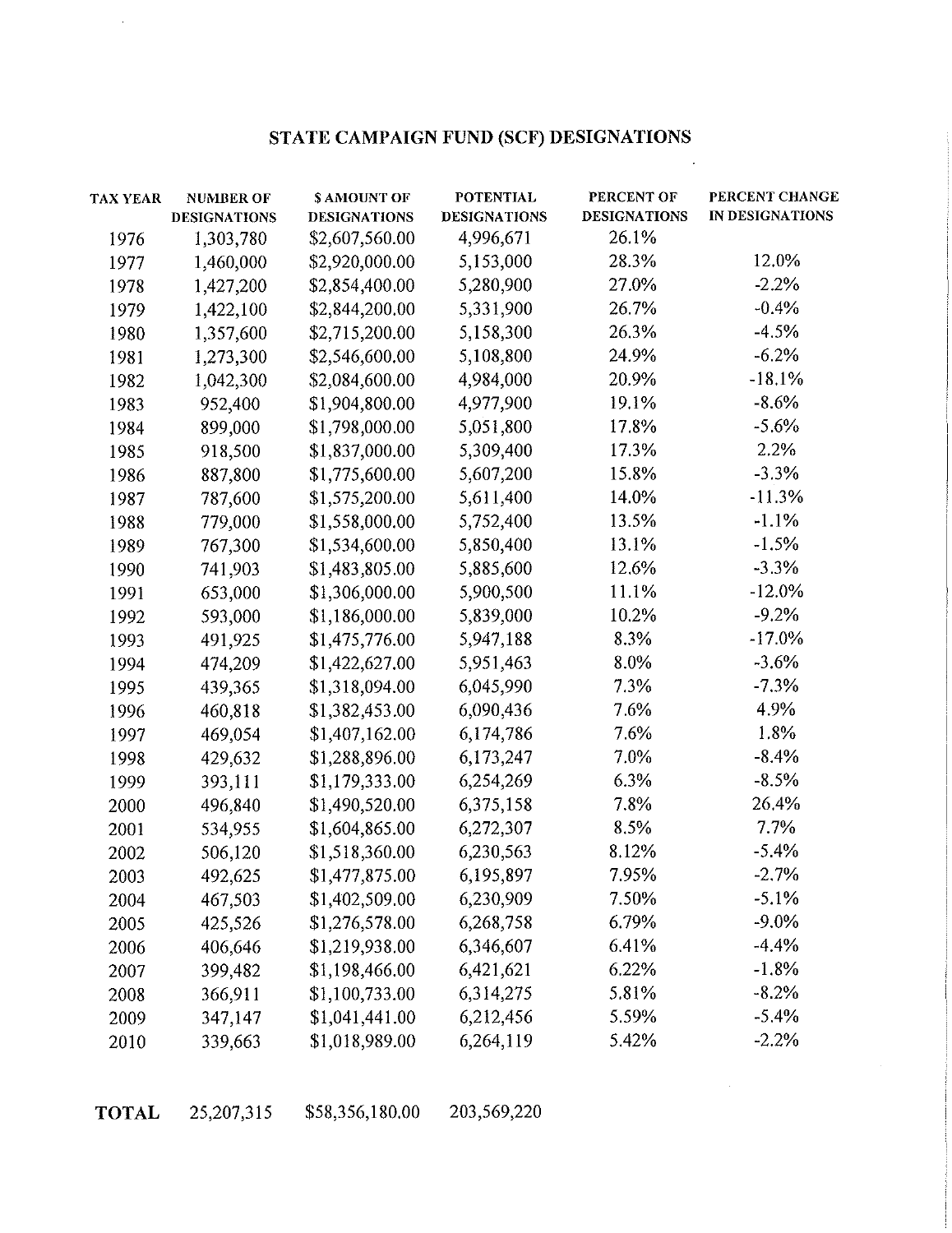## STATE CAMPAIGN FUND DESIGNATIONS



... ··------···-··-··------- ·---- ·--------------------······-····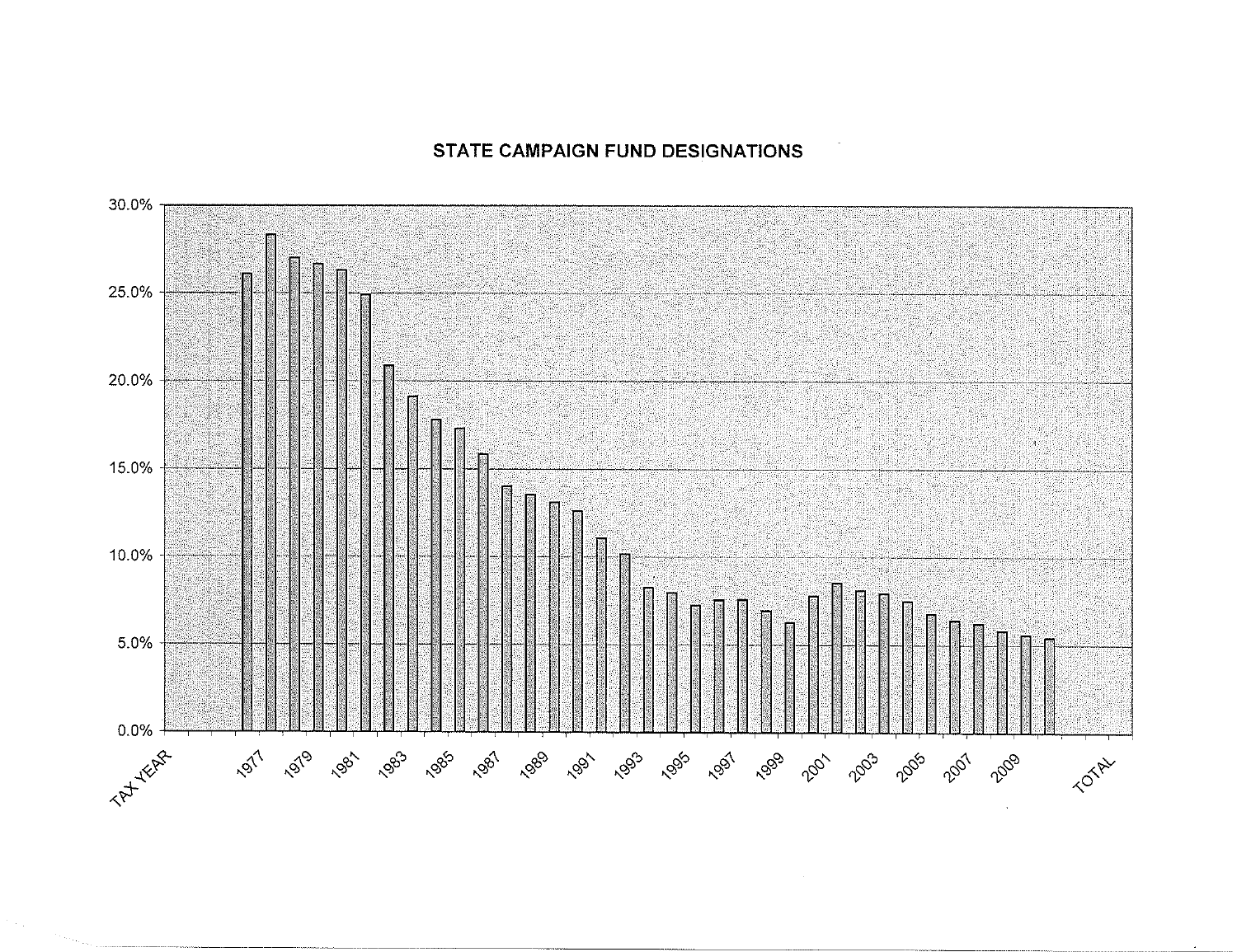# **2010 Gubernatorial Post Audit Report**

# PRIMARY ELECTION

|                   |    |                    |     |                     | Funds                        |          |              |                     |
|-------------------|----|--------------------|-----|---------------------|------------------------------|----------|--------------|---------------------|
| <b>Primary</b>    |    | <b>Public Fund</b> |     | <b>Public Fund</b>  | <b>Returned Private Fund</b> |          |              | <b>Private Fund</b> |
| <b>Candidates</b> |    | <b>Receipts</b>    |     | <b>Expenditures</b> | to State                     | Receipts |              | <b>Expenditures</b> |
| Bernero (D)       |    | \$ 267,076.90      |     | 267,076.90          | \$0.00                       | - S      | 899,156.97   | 899 156 97<br>S.    |
| Bouchard (R)      | S. | 186,487.31         | S   | 186,487.31          | \$0.00                       | - S      | 1,200,918.81 | \$1,163,023.65      |
| Cox(R)            | S. | 346,639.08         | -5  | 346,651.08          | \$0.00                       | - \$     | 3,308,621.43 | \$3,271,466.76      |
| George            | S. | 91,176.50          | - S | 91,176.50           | \$0.00                       | - S      | 376,721.24   | \$352,729.00        |
| Hoekstra (R)      | S. | 512,111.45         | S   | 512,111.45          | \$0.00                       | -S       | 1,393,506.62 | \$1,533,402.36      |
|                   |    | \$1,403,491.24     | S.  | 1,403,503.24        | \$0.00                       | -S       | 7,178,925.07 | \$7,219,778.74      |

•• Dillon and Snyder did not accept Public Funds for the Primary Election

|                 | Total                 |                             |              |  |  |  |  |
|-----------------|-----------------------|-----------------------------|--------------|--|--|--|--|
|                 | <b>Public/Private</b> | <b>Total Public/Private</b> |              |  |  |  |  |
| <b>Receipts</b> |                       | <b>Expenditures</b>         |              |  |  |  |  |
| Bernero (D)     | \$1,166,233.87        | S                           | 1,166,233.87 |  |  |  |  |
| Bouchard (R)    | \$1,387,406.12        | S                           | 1,349,510.96 |  |  |  |  |
| Cox(R)          | \$3,655,260.51        | s                           | 3,618,117.84 |  |  |  |  |
| George (R)      | 467,897.74<br>S       | \$                          | 443,905.50   |  |  |  |  |
| Hoesktra (R)    | \$1,905,618.07        | S                           | 2,045,513.81 |  |  |  |  |
|                 | \$8,582,416.31        | S                           | 8,623,281.98 |  |  |  |  |

#### Total Public and Private Expenditures Subject to \$2 Million Expenditure Limitation

| Bernero (D)  | \$1,852,482.10  |
|--------------|-----------------|
| Bouchard (R) | \$2,237,596.33  |
| Cox (R).     | \$3,303,387.18  |
| George (R)   | \$2,237,598.33  |
| Hoesktra (R) | \$2,063,403.95  |
|              | \$11,694,467.89 |

Note: Only Bernero was subject limitations because Snyder did not accept Public Funds.

## GENERAL ELECTION

|                   |                    |                                 | <b>Funds</b> |                              |                             |
|-------------------|--------------------|---------------------------------|--------------|------------------------------|-----------------------------|
| <b>Primary</b>    | <b>Public Fund</b> | <b>Public Fund</b>              |              | <b>Returned Private Fund</b> | <b>Private Fund</b>         |
| <b>Candidates</b> | <b>Receipts</b>    | <b>Expenditures</b>             | to State     | Receipts                     | <b>Expenditures</b>         |
| Bernero (D)       |                    | $$1,125,000.00$ $$1,124,187.63$ | \$0.00 \$    |                              | 1,077,090.30 \$1,021,376.43 |

#### Total Public and Private Expenditures Subject to \$2 Million Expenditure Limitation

Bernero (D) \$ 2,192,456.78

(Includes In-Kind Contributions)

(Includes In-Kind Contributions)

\*\* Snyder did not accept Public Funds for the General Election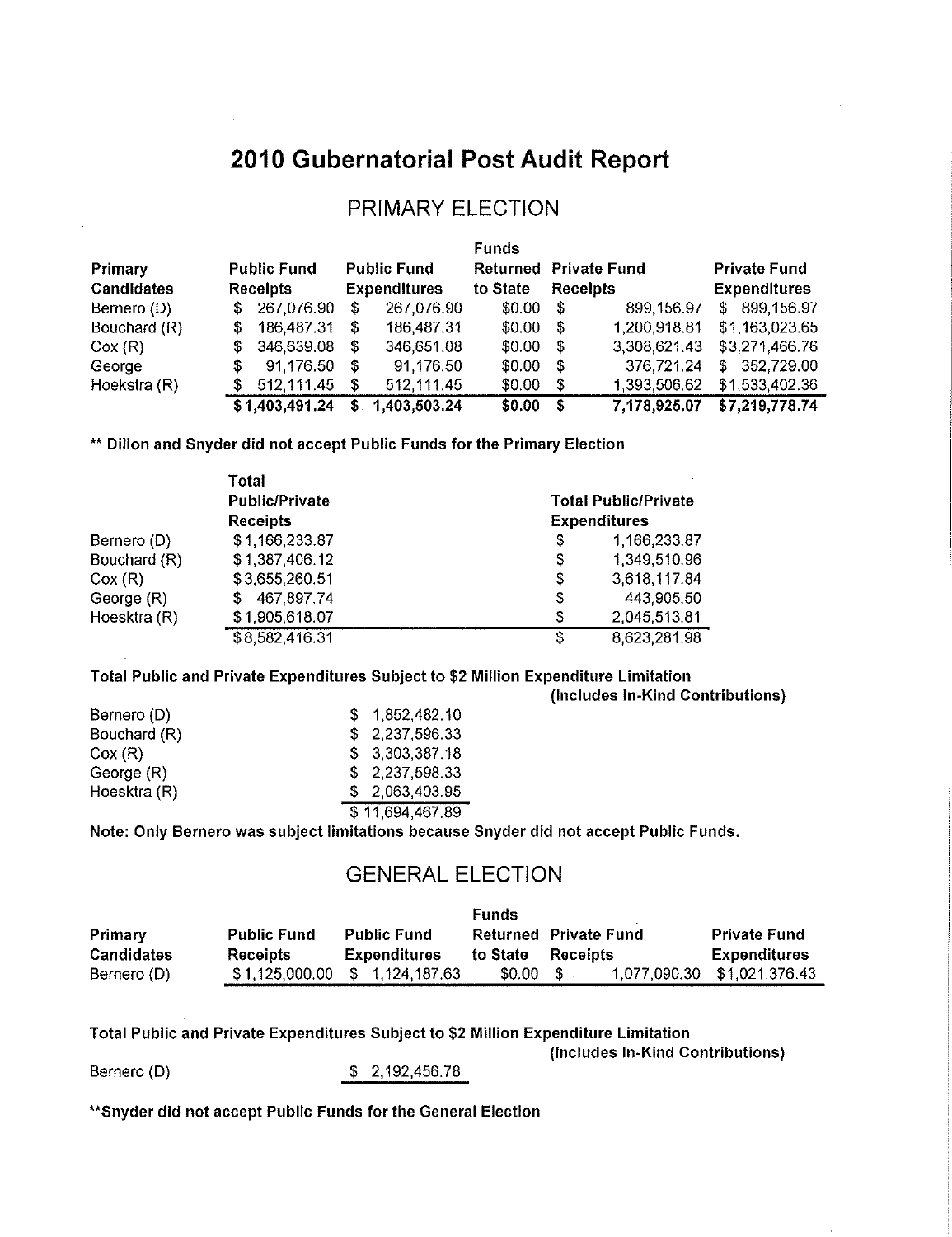#### Virg Bernero For Michigan Statement of Exenditures Subject to Limitation 2010 Primary Election as of February 6, 2012

 $\mathcal{L}_{\mathcal{A}}$ 

l,

 $\hat{\boldsymbol{\alpha}}$ 

| Audit Schedule V                                                                                                  |     |             |                  |
|-------------------------------------------------------------------------------------------------------------------|-----|-------------|------------------|
| <b>Total Reported Expenditures Paid with Private Funds</b>                                                        | S   | 865,417.78  |                  |
| Add:                                                                                                              |     |             |                  |
| In-Kind Contributions                                                                                             |     | 10,315.78   |                  |
| <b>Gross Private Fund Expenditures</b>                                                                            |     |             | \$<br>875,733.56 |
| Less: Private Fund Expenditures Exempt from Limitation<br>Qualified Exempt under Rule 39A<br>Miscellaneous Exempt |     | (33,789.19) |                  |
| <b>Total Amount Exempt from Limitation</b>                                                                        |     |             | (33, 789.19)     |
| Net Private Fund Expendituress Subject to Limitation                                                              |     |             | \$<br>841,944.37 |
| <b>Total Reported Expenditures Paid with Public Funds</b>                                                         | \$. | 267,076.90  |                  |
| Add:                                                                                                              |     |             |                  |
| <b>Expenditures Not Reported</b>                                                                                  |     | 407.68      |                  |
|                                                                                                                   |     | 639.58      |                  |
| <b>Reporting Errors</b>                                                                                           |     | 0.10        |                  |
| Gross Public Fund Expenditures Subject to Limitation                                                              |     |             | 268,124.26       |
| <b>Total Amount Subject to Limitation</b>                                                                         |     |             | \$1,110,068.63   |
| 2002 Campaign Expenditure Limit                                                                                   |     |             | 2,000,000.00     |
| Campaign Expenditures in Excess of Limit                                                                          |     |             | \$               |

 $\sim 10^{-10}$ 

 $\sim 10^{-1}$ 

 $\bar{z}$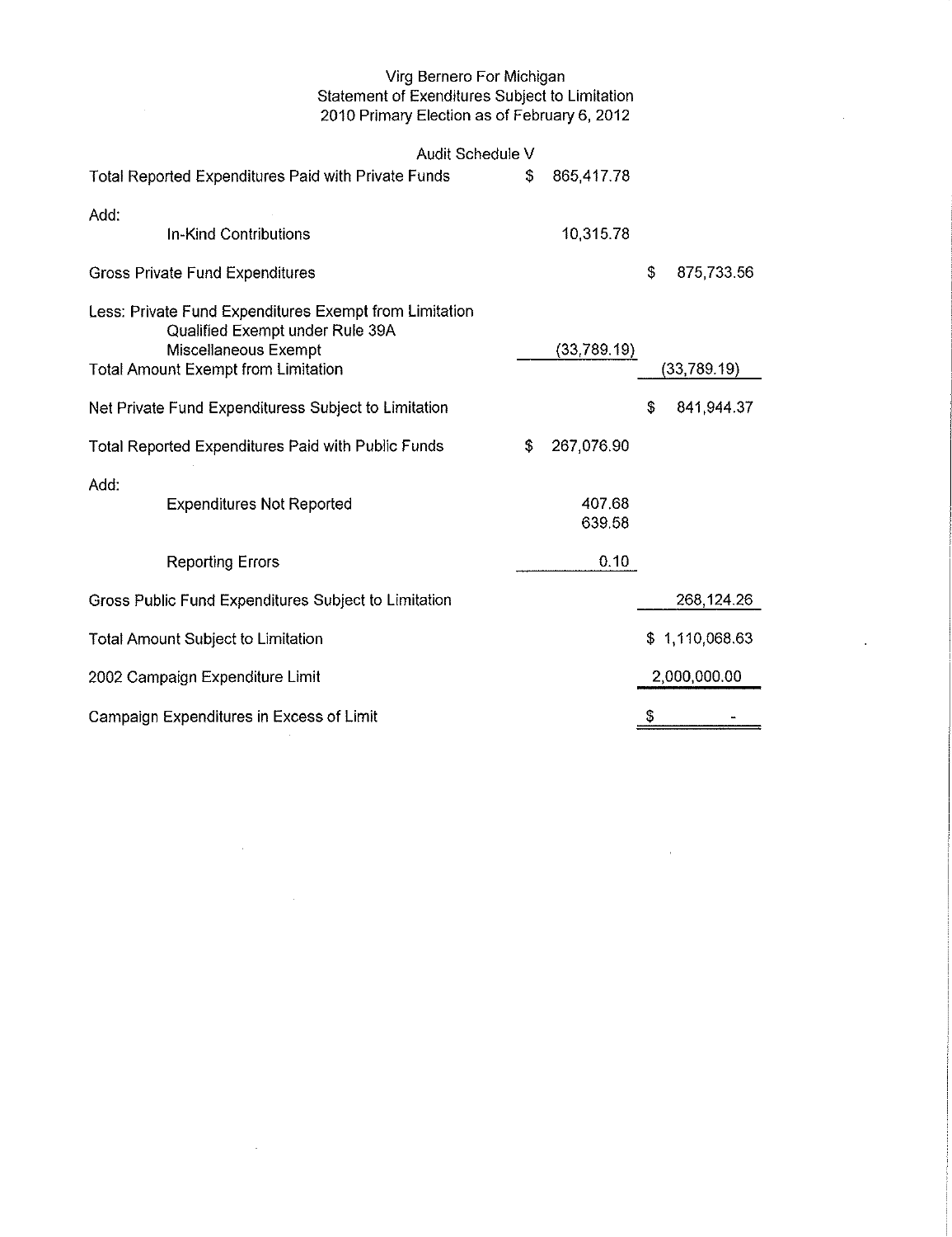## Mike Bouchard For Governor Reconciliation of Public Funds Campaign Statment to Bank Statement 2010 Primary Election

## Audit Schedule II

## **CAMPAIGN STATEMENT**

| Receipts:<br><b>Reported Receipts of Public Funds</b><br>Pre Primary CS<br>Post Primary CS<br>2010 Annual CS<br>2011 Annual CS<br><b>Total Reported Receipts from Public Funds</b> |     | 80,990.73<br>30,756.70<br>60,282.60<br>14,457.28 | \$<br>186,487.31 |    |
|------------------------------------------------------------------------------------------------------------------------------------------------------------------------------------|-----|--------------------------------------------------|------------------|----|
| <b>Total Deposits</b>                                                                                                                                                              |     |                                                  |                  |    |
| <b>Expenditures:</b><br>Reported Expenditures from Public Funds<br>Pre Primary CS<br>Post Primary CS<br>2010 Annual CS<br>2011 Annual CS                                           |     | 3,722.50<br>103,721.75<br>64,550.71<br>14,492.35 |                  |    |
| <b>Total Reported Expenditures from Public Funds</b>                                                                                                                               |     |                                                  | \$<br>186,487.31 |    |
| Balance of Public Funds as of 2/1/2012                                                                                                                                             |     |                                                  |                  |    |
| <b>BANK STATEMENT</b>                                                                                                                                                              |     |                                                  |                  |    |
| <b>Account Additions:</b><br>4/1/2010-3/31/2011                                                                                                                                    | \$  | 186,487.31                                       | \$<br>186,487.31 |    |
| <b>Account Deductions:</b><br>4/1/2010-3/31/2011                                                                                                                                   | -\$ | 186,487.31                                       | 186,487.31       |    |
|                                                                                                                                                                                    |     |                                                  |                  |    |
| Account Balance-Public Funds As of 2/1/2012                                                                                                                                        |     |                                                  |                  | \$ |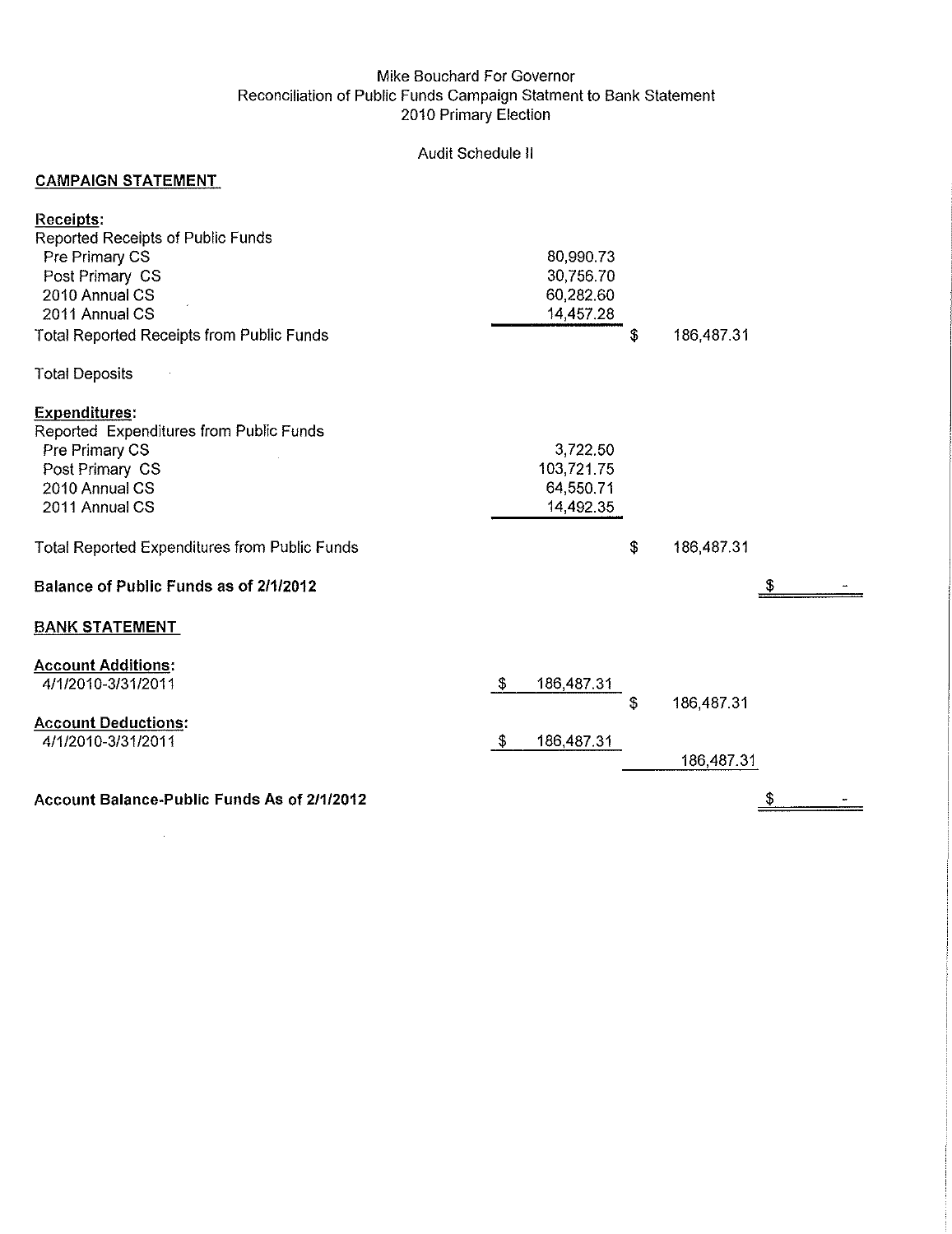#### Mike Cox 2010 Committee Reconciliation of Public Funds Campaign Statment to Bank Statement 2010 Primary Election as of March 23, 2012

### Audit Schedule II

## **CAMPAIGN STATEMENTS**

| Receipts:                                          |              |     |               |              |               |
|----------------------------------------------------|--------------|-----|---------------|--------------|---------------|
| Reported Receipts of Public Funds                  | \$           |     |               |              |               |
| Pre Primary CS                                     | 100.00       |     |               |              |               |
| Post Primary CS<br>2010 Annual CS                  | 78,372.84    |     |               |              |               |
|                                                    | 196,220.22   |     |               |              |               |
| 2011Annual CS                                      | 71,946.02    |     |               |              |               |
| <b>Total Reported Receipts of the Public Funds</b> |              |     |               | \$346,639.08 |               |
| <b>Expenditures:</b>                               |              |     |               |              |               |
| Reported Expenditures from Public Funds            |              |     |               |              |               |
| Pre Primary CS                                     | \$<br>229.14 |     |               |              |               |
| Post Primary CS                                    | 66,440.88    |     |               |              |               |
| 2010 Annual CS                                     | 217,805.73   |     |               |              |               |
| 2011 Annual CS                                     | 91,393.60    |     |               |              |               |
| <b>Total Expenditures Per CS</b>                   |              | \$  | 375,869.35    |              |               |
| <b>CS Errors</b>                                   |              |     |               |              |               |
| <b>Amended Pre-Primary</b>                         |              |     |               |              |               |
| 7/15/10 Exp. Pd on 9/24/10 (Annual CS)             |              |     | (229.14)      |              |               |
|                                                    |              |     |               |              |               |
| Post Primary Duplicated Exp.                       |              |     |               |              |               |
| 8/2/10 Public Opinion Strategies                   |              |     | (34,965.00)   |              |               |
| Annual                                             |              |     |               |              |               |
| <b>Total Overstated</b>                            |              |     | (36.17)       |              |               |
| Exp. Not Reported                                  |              |     |               |              |               |
| 8/27/10 M. Fedewa                                  |              |     | 14.80         |              |               |
| 9/7/10 Consumers                                   |              |     | 37.32         |              |               |
| Voided Check Reported In Error                     |              |     | (54.08)       |              |               |
|                                                    |              |     |               |              |               |
| Campaign Fund Status Report                        |              |     |               |              |               |
| 2/8/12 Strategy Group for MI                       |              |     | 6,000.00      |              |               |
| 2/29/12 Bank Fee                                   |              |     | 14.00         |              |               |
| <b>Adjusted Expenditures</b>                       |              |     |               | 346,651.08   |               |
|                                                    |              |     |               |              |               |
| Balance of Public Funds as of 3/22/2012            |              |     |               |              | \$<br>(12.00) |
| <b>BANK STATEMENT</b>                              |              |     |               |              |               |
| <b>Account Additions:</b>                          |              |     |               |              |               |
| 6/1/2010-3/23/2012                                 |              | -\$ | 346,639.08    |              |               |
|                                                    |              |     |               |              |               |
| <b>Account Deductions:</b>                         |              |     |               |              |               |
| 6/1/2010-3/23/2012                                 |              | \$  | (346, 651.08) |              |               |
| Account Balance-Public Funds As of 3/23/2012       |              |     |               |              | (12.00)       |
|                                                    |              |     |               |              |               |

 $$ 0.00$ 

**Difference**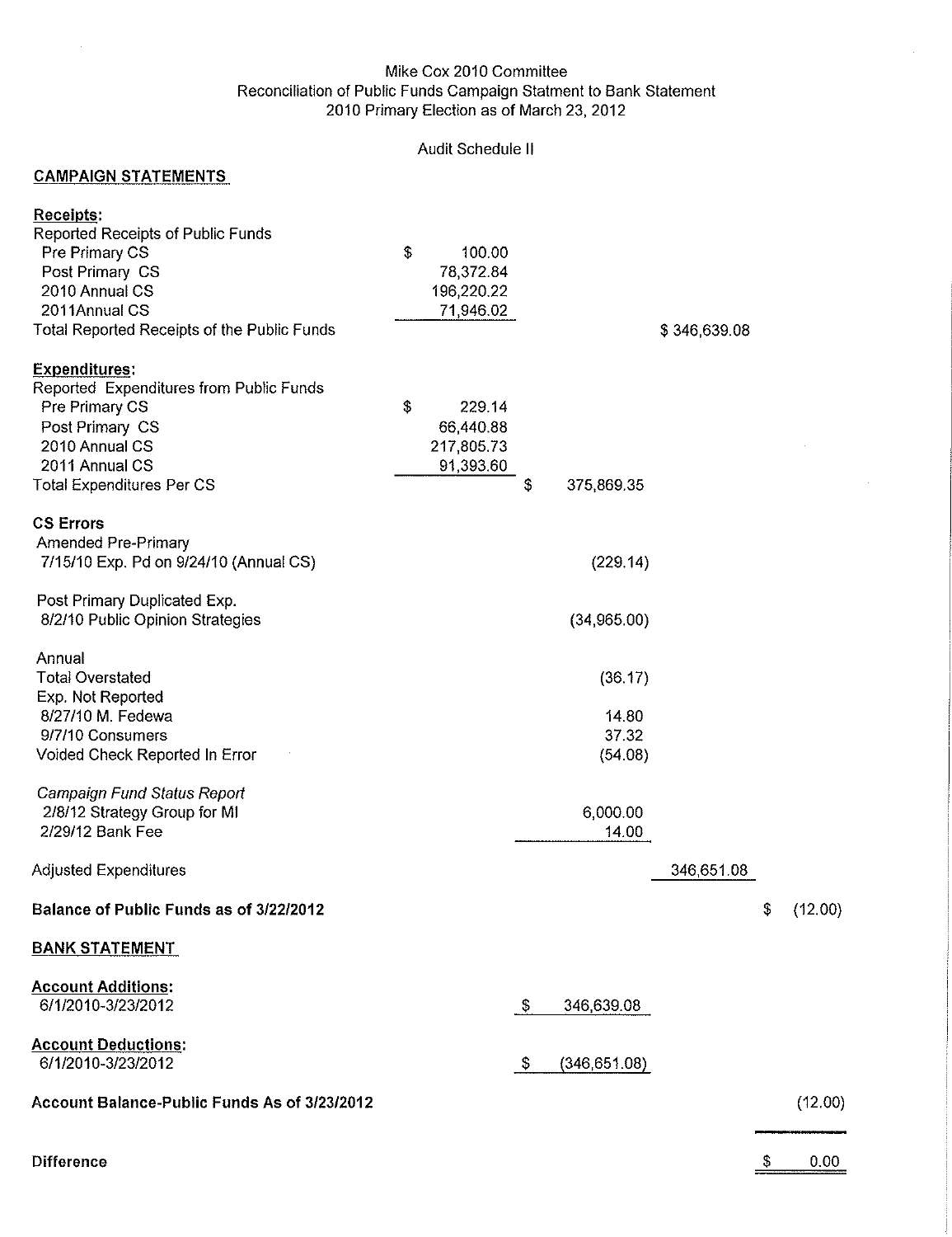#### Tom George For Governor Reconciliation of Public Funds Campaign Statment to Bank Statement 2010 Primary Election as of December 31, 2010

## Audit Schedule II

## **CAMPAIGN STATEMENT** (as of 12/31/2010)

 $\bar{\gamma}$ 

| <b>Receipts:</b>                              |             |                 |
|-----------------------------------------------|-------------|-----------------|
| Reported Receipts of Public Funds             |             |                 |
| Pre Primary CS                                | \$          |                 |
| Post Primary CS                               | 63,658.60   |                 |
| Dissolution Papers Dated 1/27/11              | 27,517.90   |                 |
| Total Reported Receipts Of The Public Funds   |             | \$<br>91,176.50 |
| <b>Expenditures:</b>                          |             |                 |
| Reported Expenditures from Public Funds       |             |                 |
| Pre Primary CS                                | \$          |                 |
| Post Primary CS                               | 50,027.75   |                 |
| Dissolution Papers Dated 1/27/11              | 41,148.75   |                 |
| Total reported expenditures from Public Funds |             | 91,176.50       |
| Balance of Public Funds as of 12/31/2010      |             |                 |
| <b>BANK STATEMENT</b> (as of 12/31/2010)      |             |                 |
| <b>Account Additions:</b>                     |             |                 |
| 7/1/2010-12/31/2010                           | \$91,176.50 |                 |
|                                               |             | \$91,176.50     |
| <b>Account Deductions:</b>                    |             |                 |
| 7/1/2010-12/31/2010                           | \$91,176.50 |                 |
|                                               |             | 91,176.50       |
| Account Balance-Public Funds As of 12/31/2010 |             |                 |

 $\mathcal{L}$ 

 $\bar{u}$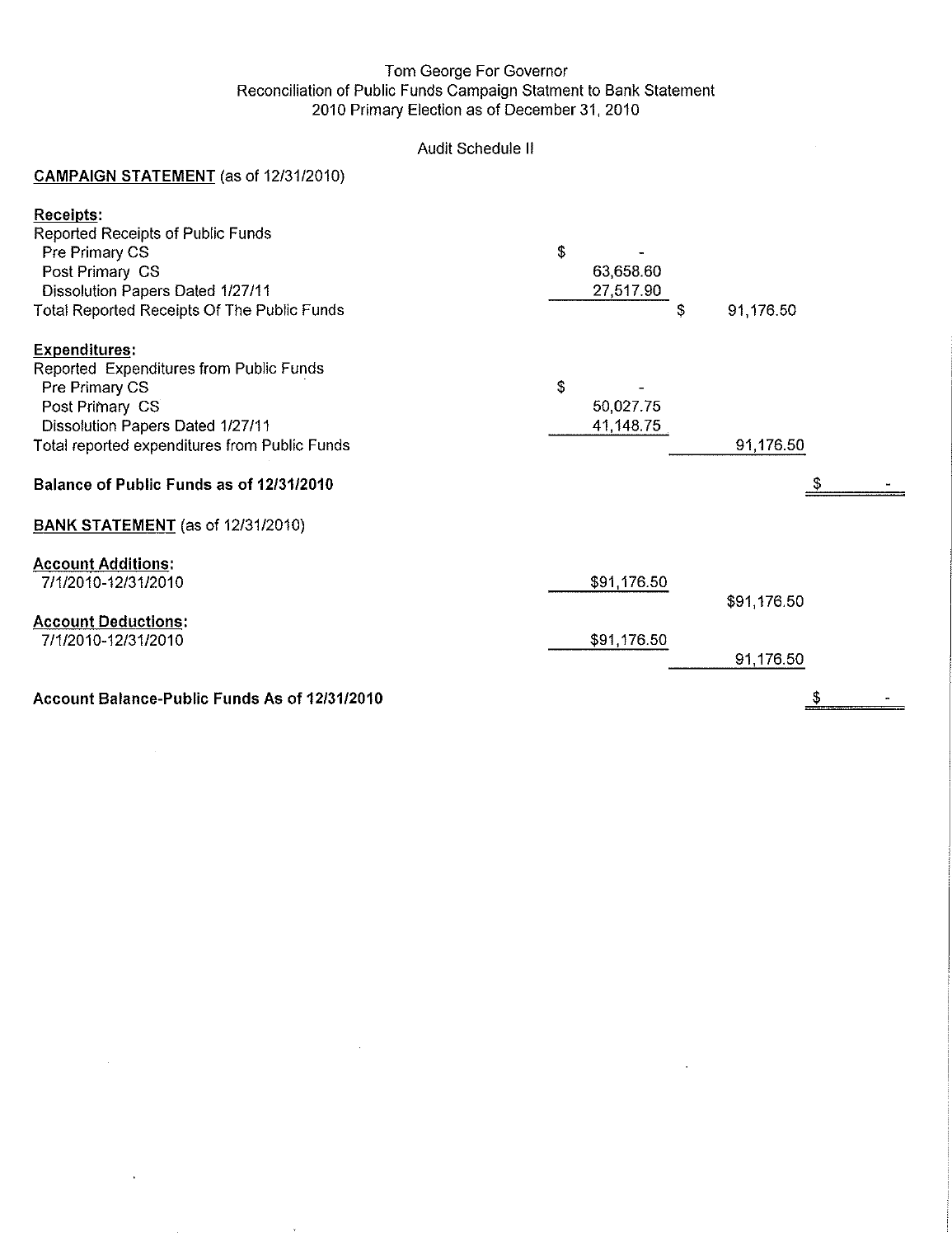## Hoekstra for Governor Reconciliation of Public Funds Campaign Statment to Bank Statement 2010 Primary Election as of February 6, 2012

## Audit Schedule **II**

## **CAMPAIGN STATEMENT**

| Receipts:                                          |                   |
|----------------------------------------------------|-------------------|
| Reported Receipts of Public Funds                  |                   |
| Pre Primary CS                                     | \$.<br>137,178.24 |
| Post Primary CS                                    | 151,130.47        |
| 2010 Annual CS                                     | 198,980.09        |
| 2011 Annual CS                                     | 24,822.65         |
| <b>Total Reported Receipts Of The Public Funds</b> | 512,111.45<br>\$  |
| <b>Expenditures:</b>                               |                   |
| Reported Expenditures from Public Funds            |                   |
| Pre Primary CS                                     | \$<br>52,874.54   |
| Post Primary CS                                    | 215,895.49        |
| 2010 Annual CS                                     | 215,888.19        |
| 2011 Annual CS                                     | 27,453.23         |
| Total reported expenditures from Public Funds      | 512,111.45        |
| <b>Balance of Public Funds</b>                     | (0.00)            |
| <b>BANK STATEMENT</b>                              |                   |
| <b>Account Additions:</b>                          |                   |
| 4/1/2010-3/31/2011                                 | 512,111.45<br>- S |
|                                                    | 512,111.45<br>S   |
| <b>Account Deductions:</b>                         |                   |
| 4/1/2010-3/31/2011                                 | 512, 111.45<br>-S |
|                                                    | 512,111.45        |
| <b>Account Balance-Public Funds</b>                |                   |

 $\hat{\mathcal{A}}$ 

 $\hat{\boldsymbol{\beta}}$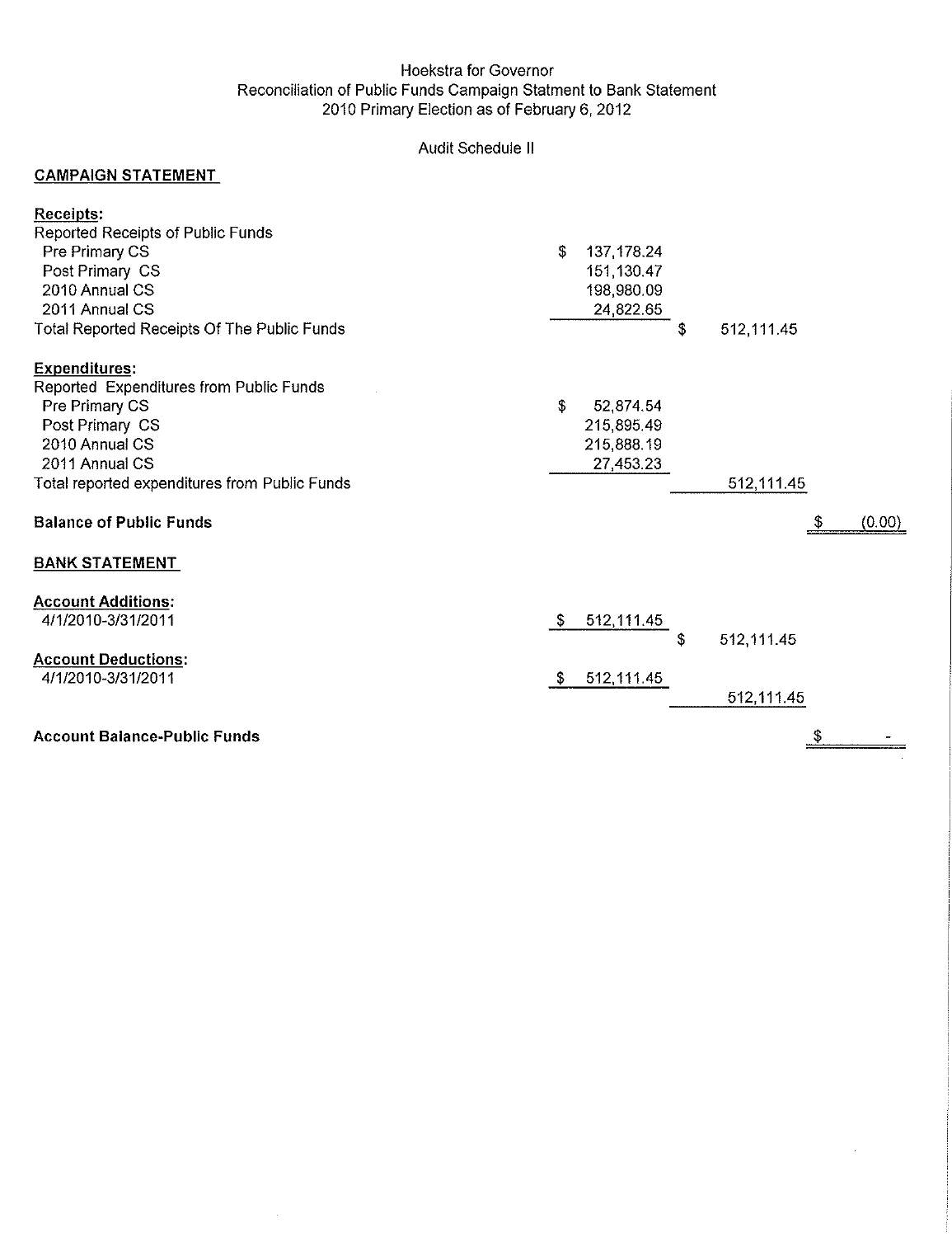## Hoekstra for Governor Reconciliation of Public Funds Campaign Statment to Bank Statement 2010 Primary Election as of February 6, 2012

## Audit Schedule II

## **CAMPAIGN STATEMENT**

| Receipts:                                     |                             |
|-----------------------------------------------|-----------------------------|
| Reported Receipts of Public Funds             |                             |
| Pre Primary CS                                | \$<br>137, 178.24           |
| Post Primary CS                               | 151,130.47                  |
| 2010 Annual CS                                | 198,980.09                  |
| 2011 Annual CS                                | 24,822.65                   |
| Total Reported Receipts Of The Public Funds   | \$<br>512,111.45            |
| <b>Expenditures:</b>                          |                             |
| Reported Expenditures from Public Funds       |                             |
| Pre Primary CS                                | S.<br>52,874.54             |
| Post Primary CS                               | 215,895.49                  |
| 2010 Annual CS                                | 215,888.19                  |
| 2011 Annual CS                                | 27,453.23                   |
| Total reported expenditures from Public Funds | 512,111.45                  |
| <b>Balance of Public Funds</b>                | (0.00)                      |
| <b>BANK STATEMENT</b>                         |                             |
| <b>Account Additions:</b>                     |                             |
| 4/1/2010-3/31/2011                            | 512,111.45<br>$\mathcal{S}$ |
|                                               | \$<br>512,111.45            |
| <b>Account Deductions:</b>                    |                             |
| 4/1/2010-3/31/2011                            | 512,111.45<br>-S            |
|                                               | 512,111.45                  |
| <b>Account Balance-Public Funds</b>           | \$                          |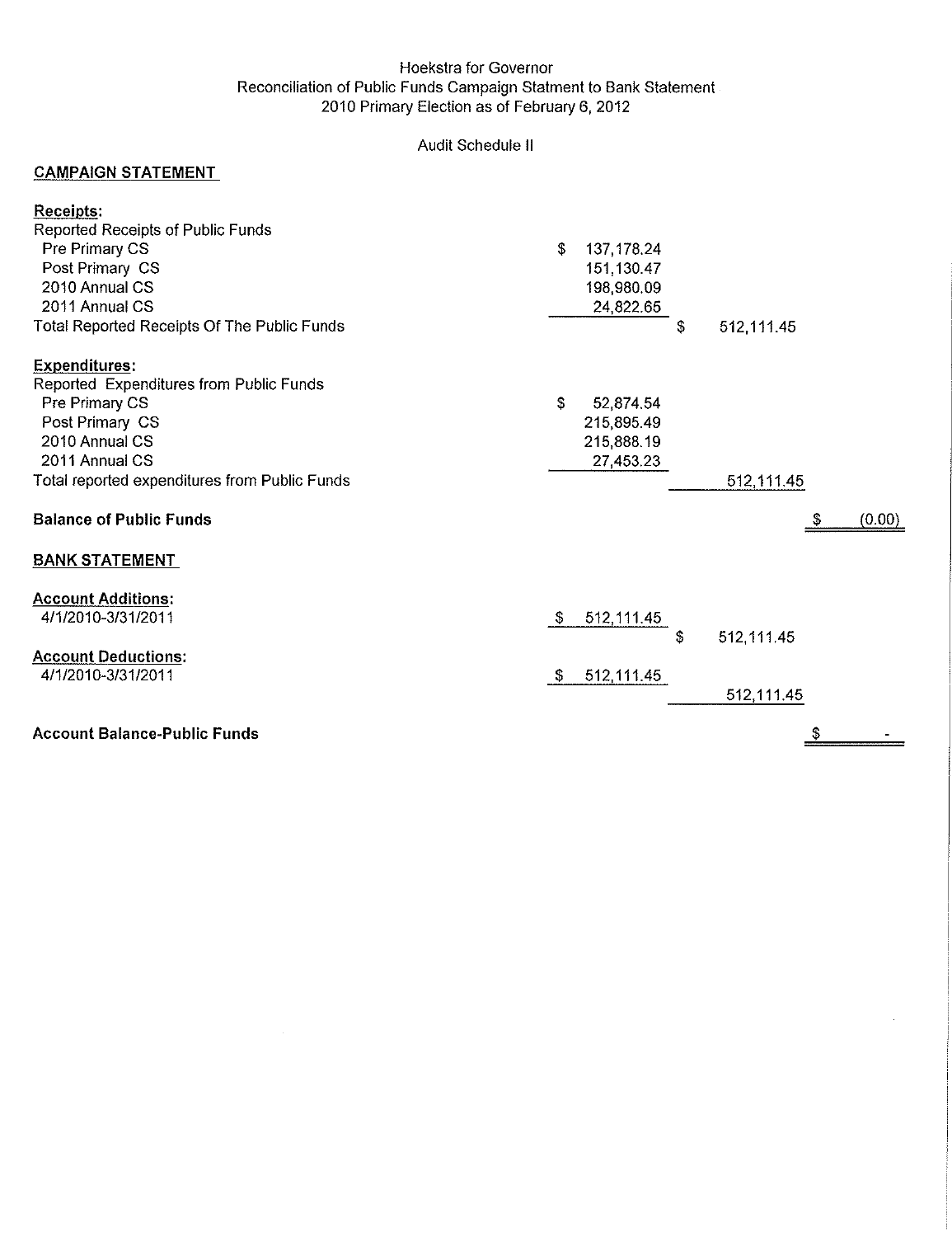**Party** *Democrat* **Status** *Candidate Candidate Committee Virg Bernero for Michigan Election Cycle November 8, 2006 - November 2, 2010 Virg Bernero for Michigan* **ID Number** *514609-7*

## **Candidate** *Virg Bernero* **2010 Gubernatorial Campaign Finance Summary**

| <b>Summary Page</b>                                                       |                                                     |                          | 10 Annual 10 Pre-Primary |                                        | 10 Post primary |                           | 10 Pre-General |                           | 10 Post General          |                                        | <b>Total for Election</b> |
|---------------------------------------------------------------------------|-----------------------------------------------------|--------------------------|--------------------------|----------------------------------------|-----------------|---------------------------|----------------|---------------------------|--------------------------|----------------------------------------|---------------------------|
| Itemized Contributions: Private Funds                                     | \$<br>$\blacksquare$                                | \$                       | 750,284.96               | -\$                                    | 181,953.26      | \$                        |                | $\boldsymbol{\mathsf{S}}$ |                          | \$                                     | 932,238.22                |
| <b>Itemized Contributions: Public Funds</b>                               | $\overline{\boldsymbol{\theta}}$<br>$\overline{a}$  | \$                       |                          | \$                                     | 112,172.30      |                           | \$1,259,506.59 | $\overline{\mathbf{S}}$   | 10,862.67                | \$                                     | 1,382,541.56              |
| Other Receipts                                                            |                                                     | \$                       | 318.75                   | s)                                     |                 | \$                        |                | $\overline{\mathfrak{s}}$ |                          | \$                                     | 318.75                    |
| <b>Total Contributions and Other Receipts</b>                             | \$<br>$\sim$                                        | \$                       | 750,603.71               | \$                                     | 294,125.56      |                           | \$1,259,506.59 | \$                        | 10,862.67                | \$                                     | 2,315,098.53              |
|                                                                           |                                                     |                          |                          |                                        |                 |                           |                |                           |                          |                                        |                           |
| In Kind Contributions                                                     |                                                     | \$                       | 10,305.78                | \$                                     | 10.00           | \$                        |                | \$                        | $\overline{\phantom{a}}$ | \$                                     | 10,315.78                 |
| In Kind Expenditures                                                      |                                                     | \$                       |                          | \$                                     |                 | $\overline{\$}$           |                | $\overline{\mathcal{G}}$  |                          | $\overline{\boldsymbol{s}}$            |                           |
|                                                                           |                                                     |                          |                          |                                        |                 |                           |                |                           |                          |                                        |                           |
| Itemized Expenditures-Private                                             |                                                     | \$                       | 662,997.86               | \$                                     | 269,452.57      | \$                        | 407.68         | $\sqrt{3}$                |                          | \$                                     | 932,858.11                |
| <b>Itemized Expenditures-Public</b>                                       |                                                     | \$                       |                          | $\overline{\boldsymbol{\mathfrak{s}}}$ | 84,400.60       |                           | \$1,286,166.06 | $\overline{\mathbf{3}}$   | 11,087.32                | $\overline{\bullet}$                   | 1,381,653.98              |
| Itemized Get Out the Vote Expenditures                                    |                                                     |                          |                          |                                        |                 |                           |                |                           |                          | \$                                     |                           |
| Unitemized Expenditures (less than \$50.01)                               |                                                     |                          |                          |                                        |                 |                           |                |                           |                          | \$                                     |                           |
| Exempt Rule 39a (public funding candidates)                               |                                                     |                          |                          |                                        |                 |                           |                |                           |                          | \$                                     |                           |
| <b>Incidental Expenditure Disbursements</b>                               |                                                     |                          |                          |                                        |                 |                           |                |                           |                          | $\overline{\$}$                        | $\blacksquare$            |
| Unitemized Disbursements (less than \$50.01)                              |                                                     |                          |                          |                                        |                 |                           |                |                           |                          | $\overline{\boldsymbol{\mathsf{s}}}$   | $\blacksquare$            |
| <b>Total Incidental Expenditures</b>                                      |                                                     | \$                       |                          |                                        |                 |                           |                |                           |                          | $\overline{\$}$                        |                           |
| <b>Total Expenditures</b>                                                 |                                                     | \$                       | 662,997.86               | \$                                     | 353,853.17      |                           | \$1,286,573.74 | \$                        | 11,087.32                | \$                                     | 2,314,512.09              |
|                                                                           |                                                     |                          |                          |                                        |                 |                           |                |                           |                          |                                        |                           |
| Debts owed by the committee                                               |                                                     |                          |                          |                                        |                 |                           |                |                           |                          | \$                                     |                           |
| Debts owed to the committee                                               |                                                     |                          |                          |                                        |                 |                           |                |                           |                          | \$                                     |                           |
|                                                                           |                                                     |                          |                          |                                        |                 |                           |                |                           |                          | \$                                     |                           |
| Ending Balance of last Campaign Statement                                 | \$<br>$\blacksquare$                                | \$                       | $\overline{\phantom{a}}$ | \$                                     | 87,605.85       | \$                        | 27,878.24      | \$                        | 811.09                   | \$                                     | 116,295.18                |
| Amount Received during reporting period                                   | $\overline{\$}$<br>$\overline{\phantom{a}}$         | S                        | 750,603.71               | $\overline{\mathcal{S}}$               | 294,125.56      |                           | \$1,259,506.59 | $\overline{\mathfrak{s}}$ | 10,862.67                | $\overline{\bullet}$                   | 2,315,098.53              |
| Subtotal                                                                  | $\overline{\mathbf{3}}$<br>$\overline{\phantom{a}}$ | \$                       | 750,603.71               | $\boldsymbol{\mathsf{s}}$              | 381,731.41      |                           | \$1,287,384.83 | $\overline{\mathbf{3}}$   | 11,673.76                | \$                                     | 2,431,393.71              |
| Amount expended during reporting period                                   | \$<br>$\blacksquare$                                | \$                       | 662,997.86               | $\boldsymbol{\mathsf{S}}$              | 353,853.17      |                           | \$1,286,573.74 | $\overline{\mathbf{S}}$   | 11,087.32                | \$                                     | 2,314,512.09              |
| <b>Ending Balance</b>                                                     | $\overline{\mathcal{S}}$<br>$\overline{a}$          | $\overline{\mathcal{S}}$ | 87,605.85                | \$                                     | 27,878.24       | \$                        | 811.09         | $\overline{\mathcal{S}}$  | 586.44                   | $\overline{\boldsymbol{\mathfrak{s}}}$ | 116,881.62                |
|                                                                           |                                                     |                          |                          |                                        |                 |                           |                |                           |                          | \$                                     |                           |
| Money Received From the State Campaign Fund (Public Fund Candidates Only) |                                                     |                          |                          |                                        |                 |                           |                |                           |                          | \$                                     |                           |
| <b>Beginning Balance</b>                                                  |                                                     | \$                       |                          | \$                                     |                 | \$                        | 27,771.70      | $\sqrt[6]{3}$             | 1,750.90                 | \$                                     | 29,522.60                 |
| <b>Public Funds Rec'd from State Campaign Fund</b>                        |                                                     | $\overline{\mathbf{3}}$  |                          | \$                                     | 112,172.30      |                           | \$1,259,737.58 | $\overline{\mathcal{S}}$  | 10,862.67                | $\overline{\bullet}$                   | 1,382,772.55              |
| Subtotal                                                                  |                                                     | \$                       |                          | \$                                     | 112,172.30      |                           | \$1,287,509.28 | $\overline{\mathbf{3}}$   | 12,613.57                | $\overline{\bullet}$                   | 1,412,295.15              |
| <b>Public Fund Expenditures</b>                                           |                                                     | \$                       |                          | \$                                     | 84,400.60       |                           | \$1,285,758.38 | $\frac{1}{2}$             | 11,087.32                | \$                                     | 1,381,246.30              |
| <b>Ending Balance</b>                                                     |                                                     | \$                       |                          | \$                                     | 27,771.70       | $\boldsymbol{\mathsf{S}}$ | 1,750.90       | $\boldsymbol{\mathsf{S}}$ | 1,526.25                 |                                        |                           |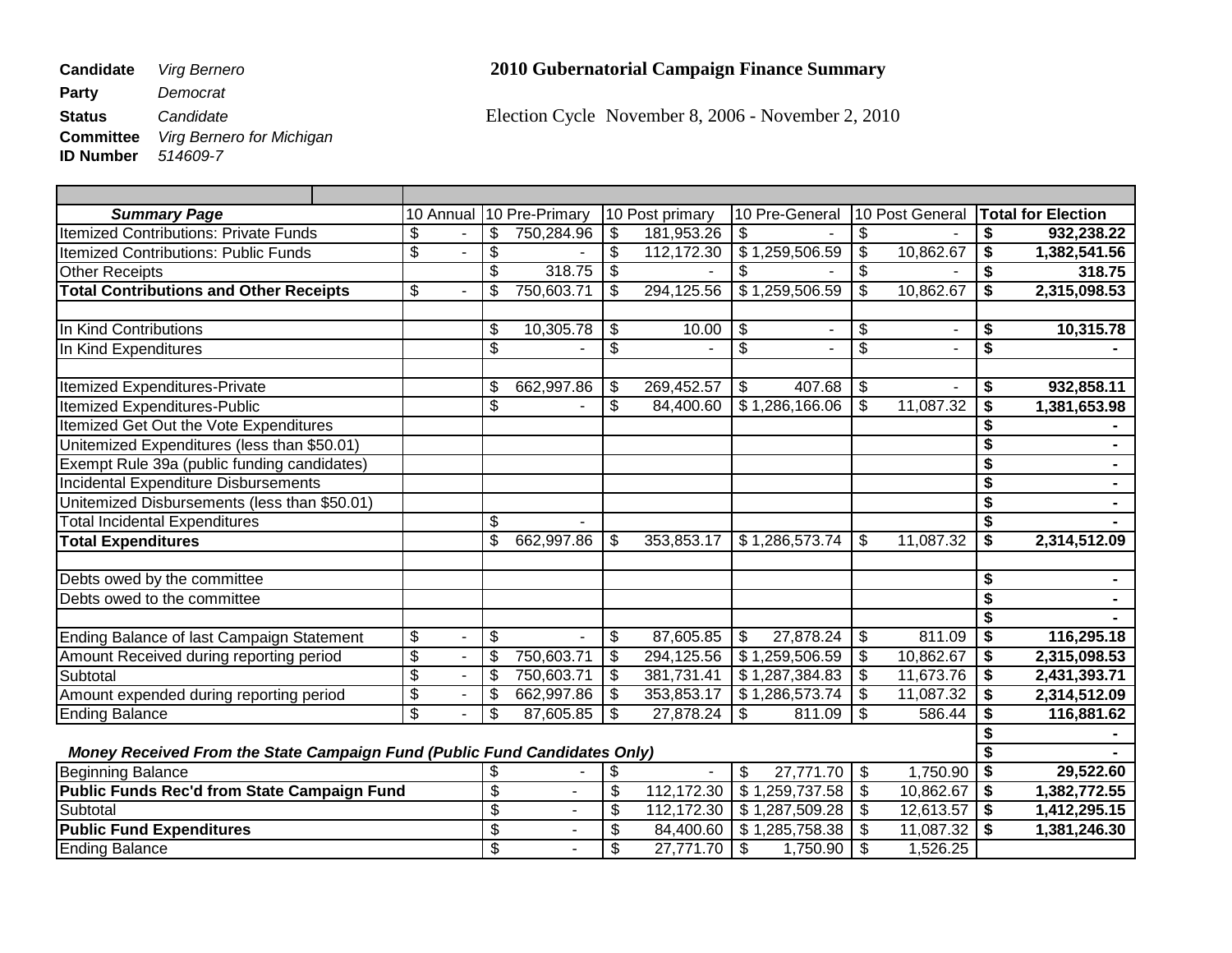## **Candidate** *Michael Bouchard* **2010 Gubernatorial Campaign Finance Summary**

**Party** *Republican*

**Status** *Candidate* Election Cycle November 8, 2006 - November 2, 2010

**Committee** *Mike Bouchard for Governor*

**ID Number** *514415-9*

| <b>Summary Page</b>                           |                          | 10 Annual  |     | 10 Pre-Primary |                           | 10 Post primary |                           | 11 Annual |                                      | <b>Total for Election</b> |
|-----------------------------------------------|--------------------------|------------|-----|----------------|---------------------------|-----------------|---------------------------|-----------|--------------------------------------|---------------------------|
| <b>Private Funds</b>                          |                          | 888,128.74 | \$  | 765,113.57     | $\frac{1}{2}$             | 325,644.00      | $\boldsymbol{\mathsf{S}}$ | 134.56    | \$                                   | 1,979,020.87              |
| Public Funds                                  | \$                       |            | \$  | 80,990.73      | \$                        | 30,756.70       | \$                        |           | \$                                   | 111,747.43                |
| <b>Other Receipts</b>                         | \$                       | 70.61      | \$  | 125,287.99     | \$                        |                 | \$                        | 60,282.60 | \$                                   | 185,641.20                |
| <b>Total Contributions and Other Receipts</b> | \$                       | 888,199.35 | \$  | 971,392.29     | $\overline{\mathfrak{s}}$ | 356,400.70      | \$                        | 60,417.16 | \$                                   | 2,276,409.50              |
|                                               |                          |            |     |                |                           |                 |                           |           |                                      |                           |
| In Kind Contributions                         | \$                       | 26,607.99  | \$  | 31,195.72      | $\boldsymbol{\mathsf{S}}$ | 954.48          |                           |           | \$                                   | 58,758.19                 |
| In Kind Expenditures                          | \$                       |            | \$  |                |                           |                 |                           |           | $\overline{\boldsymbol{\mathsf{s}}}$ |                           |
| Itemized Expenditures-Private                 | \$                       | 196,006.72 | \$  | 814,334.79     | \$                        | 1,059,216.75    | $\boldsymbol{\mathsf{s}}$ | 11,644.51 | \$                                   | 2,081,202.77              |
| Itemized Expenditures-Public                  | \$                       |            | \$  | 3,722.50       | \$                        | 103,721.75      | \$                        | 64,600.71 | \$                                   | 172,044.96                |
| Itemized Get Out the Vote Expenditures        | \$                       |            |     |                | \$                        |                 | \$                        |           | \$                                   |                           |
| Unitemized Expenditures (less than \$50.01)   | $\overline{\$}$          | 411.49     | \$  | 598.03         | \$                        | 85.35           | \$                        | 45.85     | \$                                   | 1,140.72                  |
| Exempt Rule 39a (public funding candidates)   | $\overline{\$}$          |            |     |                |                           |                 |                           |           |                                      |                           |
| Incidental Expenditure Disbursements          | $\overline{\$}$          |            | \$  |                | \$                        |                 | \$                        |           | \$                                   |                           |
| Unitemized Disbursements (less than \$50.01)  | $\overline{\mathcal{G}}$ |            |     |                |                           |                 |                           |           | \$                                   |                           |
| <b>Total Incidental Expenditures</b>          | $\overline{\mathcal{G}}$ |            | \$  |                | \$                        |                 |                           |           | \$                                   |                           |
| <b>Total Expenditures</b>                     | $\overline{\mathcal{G}}$ | 196,418.21 | \$  | 818,655.32     | $\boldsymbol{\mathsf{S}}$ | 1,163,023.85    | $\boldsymbol{\mathsf{s}}$ | 76,291.07 | $\overline{\boldsymbol{s}}$          | 2,254,388.45              |
|                                               |                          |            |     |                |                           |                 |                           |           |                                      |                           |
| Debts owed by the committee                   | \$                       | 10,511.21  | \$  |                | $\boldsymbol{\mathsf{S}}$ | 2,521.30        | $\boldsymbol{\mathsf{s}}$ | 1,279.43  | \$                                   | 14,311.94                 |
| Debts owed to the committee                   |                          |            |     |                |                           |                 |                           |           |                                      |                           |
|                                               |                          |            |     |                |                           |                 |                           |           | \$                                   |                           |
| Ending Balance of last Campaign Statement     | $\overline{\mathcal{G}}$ |            | \$  | 691,781.14     | \$                        | 844,518.11      | $\mathfrak{F}$            | 37,894.96 | l s                                  | 1,574,194.21              |
| Amount Received during reporting period       | \$                       | 888,199.35 | \$  | 971,392.29     | \$                        | 356,400.70      | \$                        | 60,417.16 | 1\$                                  | 2,276,409.50              |
| Subtotal                                      | \$                       | 888,199.35 | \$1 | ,663,173.43    | \$                        | 1,200,918.81    | \$                        | 98,312.12 | \$                                   | 3,850,603.71              |
| Amount expended during reporting period       | \$                       | 196,418.21 | \$  | 818,655.32     | \$                        | 1,163,023.85    | \$                        | 76,291.07 | -\$                                  | 2,254,388.45              |
| <b>Ending Balance</b>                         | \$                       | 691,781.14 | \$  | 844,518.11     | \$                        | $37,894.96$ \\$ |                           | 22,021.05 |                                      |                           |

| Beginning Balance                                  |                      | 77.268.23     | 4,303.18  |            |
|----------------------------------------------------|----------------------|---------------|-----------|------------|
| <b>Public Funds Rec'd from State Campaign Fund</b> | 80.990.73 S          | $30.756.70$ S | 60.282.60 | 172.030.03 |
| Subtotal                                           | 80.990.73   \$       | 108.024.93    | 64.585.78 |            |
| <b>Public Fund Expenditures</b>                    | 3.722.50             | 103.721.75    | 64.503.96 | 171.948.21 |
| <b>Ending Balance</b>                              | $77,268.23$ J $\sim$ | 4.303.18      | 81.82     |            |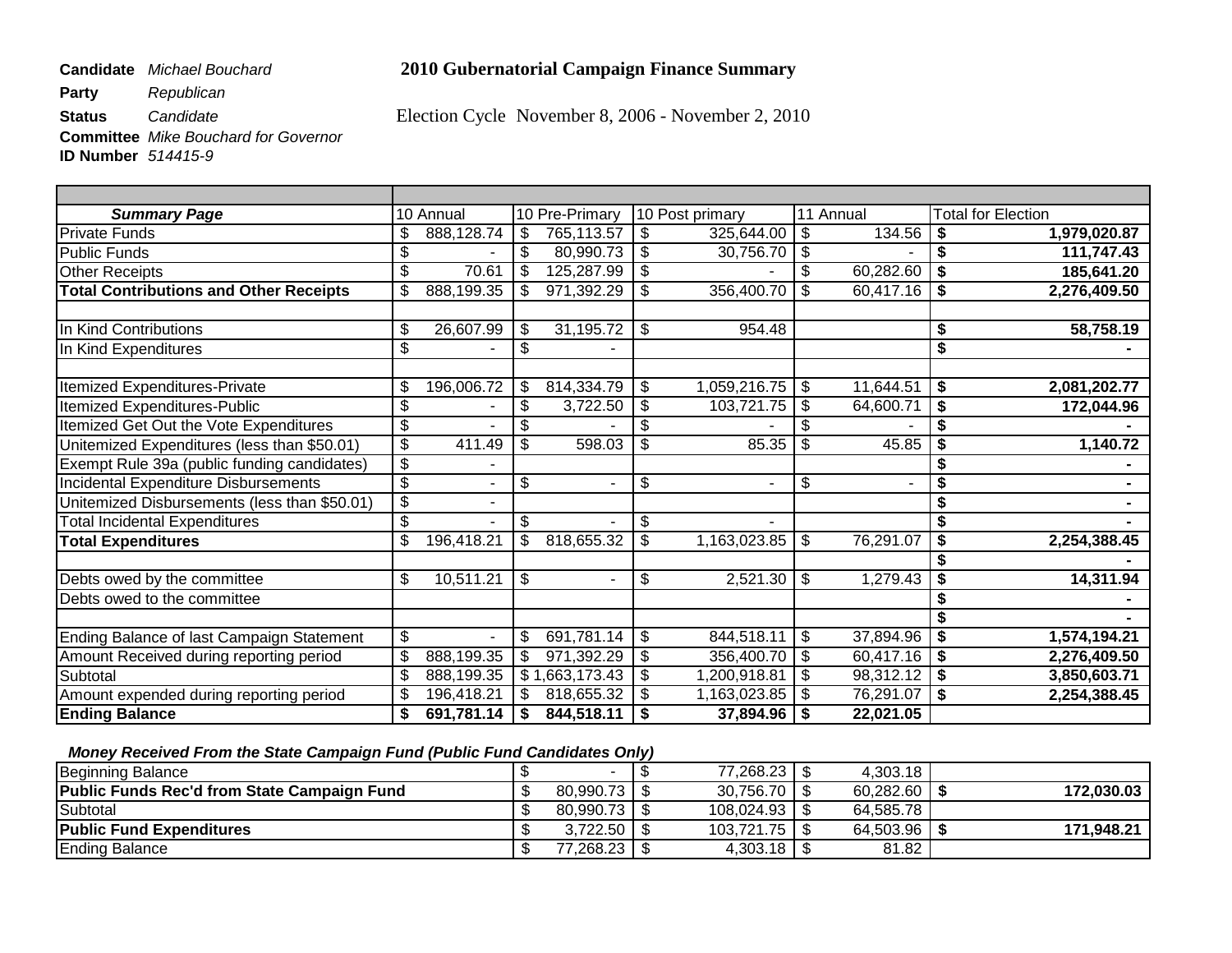## **Candidate:** *Michael Cox* **2010 Gubernatorial Campaign Finance Summary**

**Party** *Republican*

**Status** *Candidate* Election Cycle November 8, 2006 - November 2, 2010

| <b>Committee</b> Mike Cox 2010 Committee |
|------------------------------------------|
| <b>ID Number</b> $514271$                |

| <b>Summary Page</b>                           | 10 Annual        | 10 Pre-Primary   | 10 Post primary                | 11 Annual                      | <b>Total for Election</b>       |
|-----------------------------------------------|------------------|------------------|--------------------------------|--------------------------------|---------------------------------|
| <b>Private Funds</b>                          | \$1,822,191.52   | \$1,151,099.48   | \$<br>354,377.92               | 7,150.00<br>\$                 | \$<br>3,334,818.92              |
| <b>Public Funds</b>                           | \$               | 100.00<br>\$     | \$<br>78,372.84                | \$196,220.22                   | \$<br>274,693.06                |
| <b>Other Receipts</b>                         | 9,759.00<br>\$   | \$<br>205.34     | \$<br>391.17                   | 524.50<br>\$                   | $\mathbf{\hat{s}}$<br>10,880.01 |
| <b>Total Contributions and Other Receipts</b> | \$1,831,950.52   | \$1,151,404.82   | 433,141.93                     | \$203,894.72                   | 3,620,391.99<br>\$              |
|                                               |                  |                  |                                |                                |                                 |
| In Kind Contributions                         | 44,340.10<br>\$  | \$<br>14,375.36  | \$<br>2,762.00                 |                                | 61,477.46<br>\$                 |
| In Kind Expenditures                          | \$               | \$<br>500.00     |                                |                                | \$<br>500.00                    |
|                                               |                  |                  |                                |                                |                                 |
| Itemized Expenditures-Private                 | 368,238.47<br>\$ | \$2,240,248.01   | \$<br>521,770.67               | \$<br>44,288.84                | 3,174,545.99<br>S               |
| <b>Itemized Expenditures-Public</b>           | \$               | \$               | \$<br>31,440.88                | \$217,753.61                   | \$<br>249,194.49                |
| Itemized Get Out the Vote Expenditures        | \$               |                  | \$<br>303.70                   | \$                             | 303.70<br>\$                    |
| Unitemized Expenditures (less than \$50.01)   | \$<br>337.95     | \$<br>556.23     | \$<br>35.00                    | 123.81<br>\$                   | \$<br>1,052.99                  |
| Exempt Rule 39a (public funding candidates)   | \$<br>۰          | 143,812.37<br>\$ |                                |                                | \$<br>143,812.37                |
| <b>Incidental Expenditure Disbursements</b>   | \$<br>۰          | \$               | \$<br>$\overline{\phantom{a}}$ | \$<br>$\overline{\phantom{a}}$ | \$                              |
| Unitemized Disbursements (less than \$50.01)  | \$               |                  |                                |                                |                                 |
| <b>Total Expenditures</b>                     | \$<br>368,576.42 | \$2,384,616.61   | \$<br>553,550.25               | \$262,166.26                   | \$<br>3,568,909.54              |
|                                               |                  |                  |                                |                                |                                 |
| Debts owed by the committee                   |                  |                  |                                |                                | \$<br>۰.                        |
| Debts owed to the committee                   |                  |                  |                                |                                | \$                              |
|                                               |                  |                  |                                |                                |                                 |
| Ending Balance of last Campaign Statement     | \$               | \$1,463,374.10   | \$<br>230,162.31               | \$109,753.99                   |                                 |
| Amount Received during reporting period       | \$1,831,950.52   | \$1,151,404.82   | \$<br>433,141.93               | \$203,894.72                   | \$<br>3,620,391.99              |
| Subtotal                                      | \$1,831,950.52   | \$2,614,778.92   | \$<br>663,304.24               | \$313,648.71                   |                                 |
| Amount expended during reporting period       | \$<br>368,576.42 | \$2,384,616.61   | 553,550.25<br>\$               | \$262,166.26                   | \$<br>3,568,605.84              |
| <b>Ending Balance</b>                         | \$1,463,374.10   | \$<br>230,162.31 | 109,753.99<br>\$               | 51,482.45<br>\$                |                                 |

| IBeginning Balance                                    |  |        | 100.00    | S 47.031.96              |            |
|-------------------------------------------------------|--|--------|-----------|--------------------------|------------|
| <b>Public Funds Rec'd from State Campaign Fune \$</b> |  | 100.00 |           | 78,372.84   \$196,220.22 | 274,693.06 |
| <b>Subtotal</b>                                       |  | 100.00 |           | 78,472.84   \$243,252.18 |            |
| <b>Public Fund Expenditures</b>                       |  |        |           | 31,440.88   \$217,753.61 | 249,194.49 |
| Ending Balance                                        |  | 100.00 | 47.031.96 | 25.498.57                |            |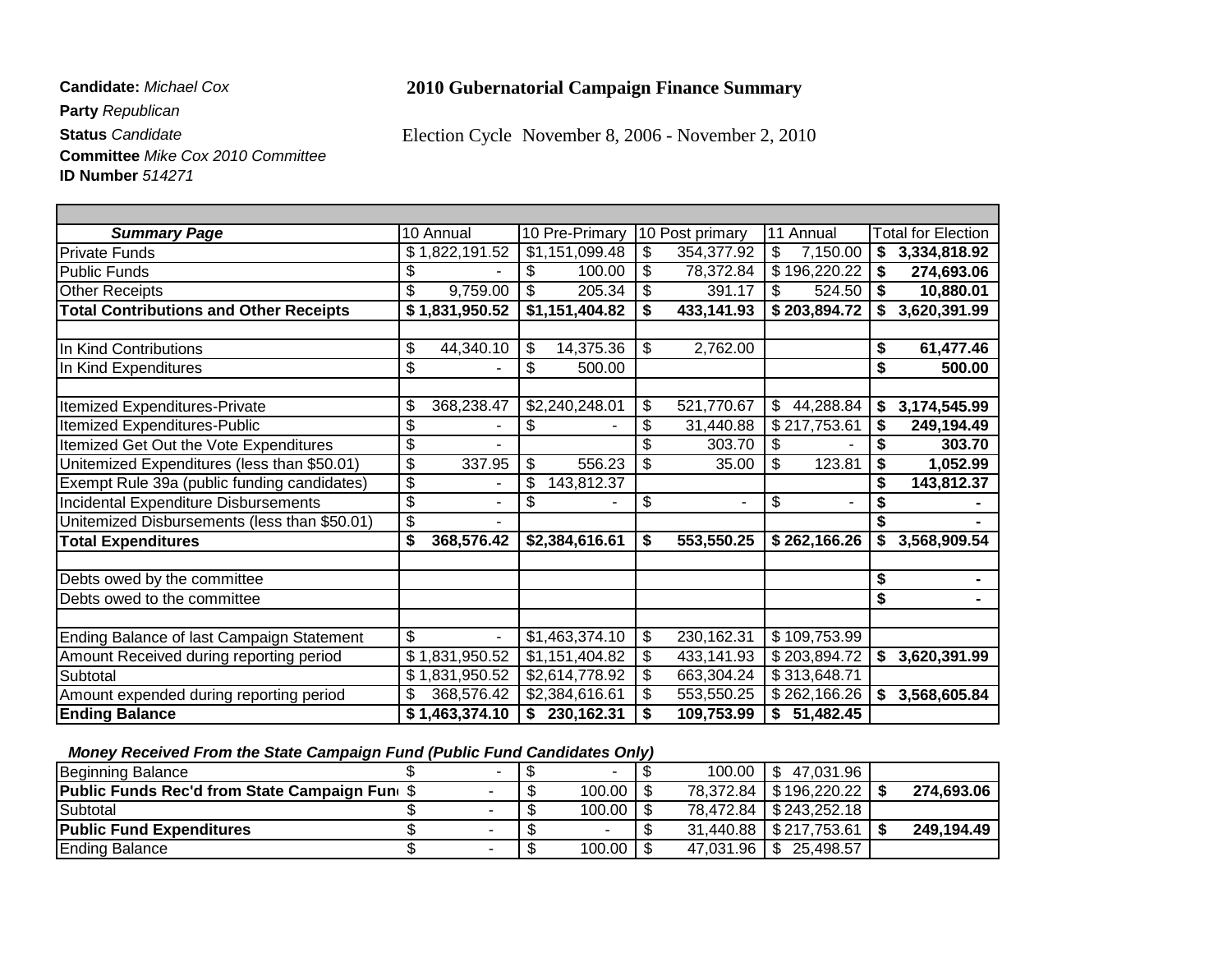## **Candidate** *Tom George* **2010 Gubernatorial Campaign Finance Summary**

**Party** *Republican*

**Status** *Candidate* Election Cycle November 8, 2006 - November 2, 2010

**Committee** *Tom George for Governor*

**ID Number** 

| <b>Summary Page</b>                           |    | 10 Annual      | 10 Pre-Primary       |                           | 10 Post primary |     | 2010 Dissolution |    | <b>Total for Election</b> |
|-----------------------------------------------|----|----------------|----------------------|---------------------------|-----------------|-----|------------------|----|---------------------------|
| <b>Itemized Contributions: Private Funds</b>  | \$ | 199,791.00     | \$<br>143,277.00     | \$                        | 32,375.00       | \$  | 650.00           | \$ | 376,093.00                |
| <b>Itemized Contributions: Public Funds</b>   |    |                | \$                   | \$                        | 63,658.60       | \$  | 27,517.90        | \$ | 91,176.50                 |
| <b>Other Receipts</b>                         |    |                | \$<br>1,278.24       |                           |                 | \$  | 469.28           | \$ | 1,747.52                  |
| <b>Total Contributions and Other Receipts</b> | s) | 199,791.00     | \$<br>144,555.24     | $\overline{\mathcal{S}}$  | 96,033.60       | \$  | 28,637.18        | \$ | 469,017.02                |
|                                               |    |                |                      |                           |                 |     |                  |    |                           |
| In Kind Contributions                         | \$ | 2,425.48       | \$                   | \$                        | ۰               | \$  |                  | \$ | 2,425.48                  |
| In Kind Expenditures                          | \$ |                | \$<br>$\blacksquare$ | \$                        | $\blacksquare$  | \$  |                  | \$ |                           |
|                                               |    |                |                      |                           |                 |     |                  |    |                           |
| Itemized Expenditures-Private                 | \$ | 96,522.50      | \$<br>214,734.54     | \$                        | 41,471.96       | \$  | 25,111.52        | \$ | 377,840.52                |
| Itemized Expenditures-Public                  |    |                | \$                   | \$                        | 50,027.75       | \$  | 41,148.75        | \$ | 91,176.50                 |
| Itemized Get Out the Vote Expenditures        |    |                |                      |                           |                 |     |                  |    |                           |
| Unitemized Expenditures (less than \$50.01)   |    |                |                      |                           |                 |     |                  |    |                           |
| Exempt Rule 39a (public funding candidates)   |    |                |                      |                           |                 |     |                  | S  |                           |
| <b>Incidental Expenditure Disbursements</b>   | \$ |                | \$                   |                           |                 |     |                  |    |                           |
| Unitemized Disbursements (less than \$50 \$   |    |                |                      |                           |                 |     |                  |    |                           |
| <b>Total Incidental Expenditures</b>          | \$ |                | \$                   |                           |                 |     |                  |    |                           |
| <b>Total Expenditures</b>                     | \$ | 96,522.50      | \$<br>214,734.54     | $\boldsymbol{\mathsf{S}}$ | 91,499.71       | \$  | 66,260.27        | \$ | 469,017.02                |
|                                               |    |                |                      |                           |                 |     |                  |    |                           |
| Debts owed by the committee                   |    |                |                      |                           |                 |     |                  | \$ |                           |
| Debts owed to the committee                   |    |                |                      |                           |                 |     |                  |    |                           |
|                                               |    |                |                      |                           |                 |     |                  |    |                           |
| Ending Balance of last Campaign Statem        |    | $\overline{a}$ | \$<br>103,268.50     | $\overline{\mathbf{S}}$   | 33,089.20       | \$  | 37,623.09        |    |                           |
| Amount Received during reporting period       | \$ | 199,791.00     | \$<br>144,555.24     | \$                        | 96,033.60       | \$  | 28,637.18        | \$ | 469,017.02                |
| Subtotal                                      | \$ | 199,791.00     | \$<br>247,823.74     | $\overline{\mathcal{S}}$  | 129,122.80      | \$  | 66,260.27        |    |                           |
| Amount expended during reporting period \$    |    | 96,522.50      | \$<br>214,734.54     | \$                        | 91,499.71       | \$. | 66,260.27        | \$ | 469,017.02                |
| <b>Ending Balance</b>                         | \$ | 103,268.50     | \$<br>33,089.20      | \$                        | 37,623.09       |     |                  |    |                           |

| Beginning Balance                                  | - | ۰         | 13,630.85 |           |
|----------------------------------------------------|---|-----------|-----------|-----------|
| <b>Public Funds Rec'd from State Campaign Fund</b> |   | 63.658.60 | 27.517.90 | 91,176.50 |
| Subtotal                                           |   | 63.658.60 | 41.148.75 |           |
| <b>Public Fund Expenditures</b>                    |   | 50.027.75 | 41.148.75 | 91.176.50 |
| <b>Ending Balance</b>                              |   | 13.630.85 |           |           |